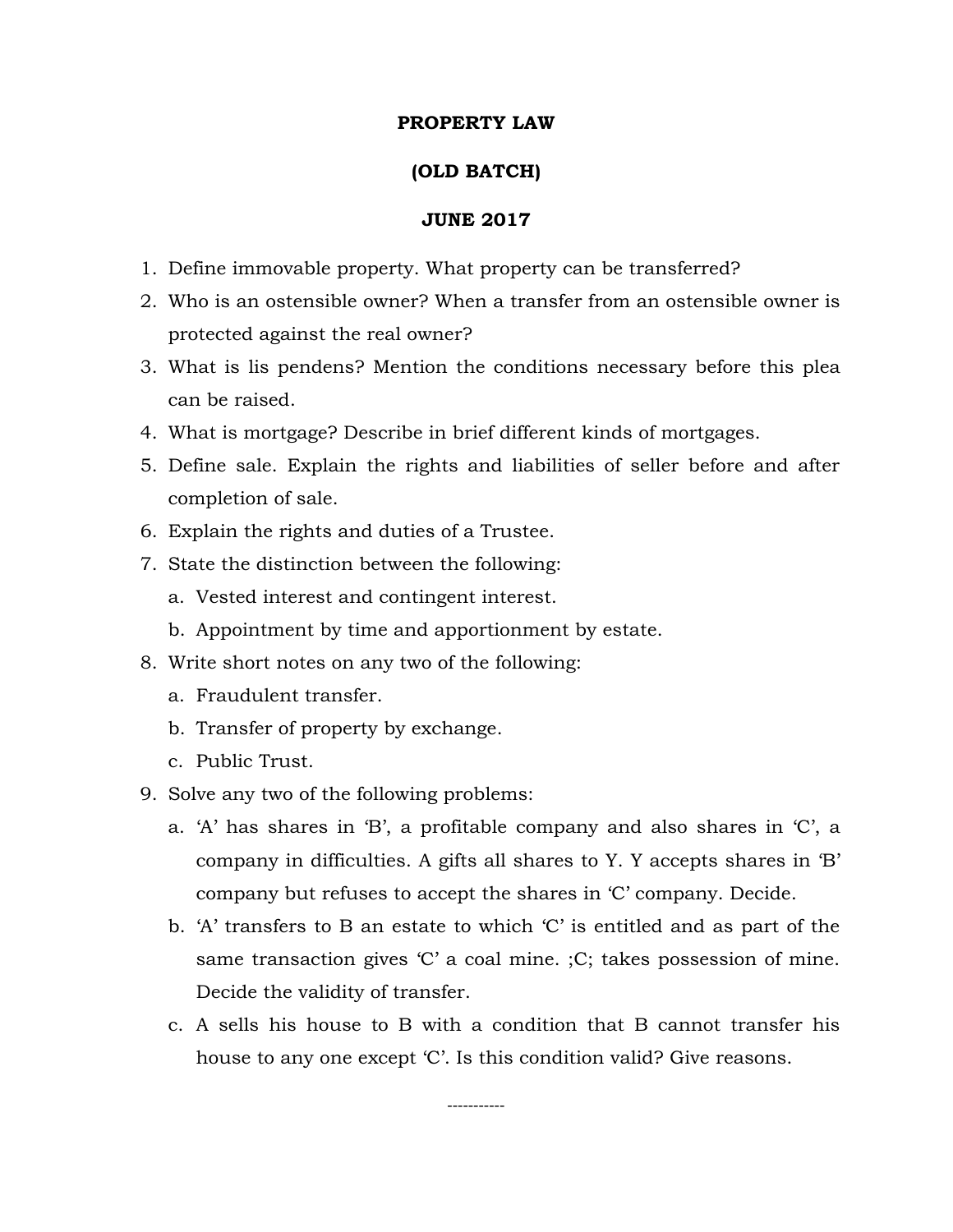# **PROPERTY LAW**

# **(NEW BATCH)**

#### **JUNE 2017**

- 1. Explain the meaning of the term 'Notice' and distinguish between actual notice and constructive notice.
- 2. Explain the conditions restraining alienation and enjoyment.
- 3. "Every transfer of immovable property made with an intent to delay or defraud the creditors shall be voidable" – Discuss.
- 4. State the circumstances under which the conditions imposed by the mortgagee amounts to clog on the right to redemption.
- 5. Explain the essentials of lease and what are the liabilities of lessee.
- 6. Define Gift. Describe how gifts of immovable properties are created.
- 7. Enumerate the rights to of a beneficiary under the Indian Trusts Act.
- 8. Write short notes on any two of the following:
	- a. Doctrine of Election.
	- b. Exchange.
	- c. Extinction of Trust.
- 9. Solve any two of the following Problems:
	- a. 'A' transfers his immovable property worth Rs. 10,000 to Lord Sri Venkateshwara. The deed of transfer is not registered. Is the transfer valid? Give reasons.
	- b. 'A' contracts to sell an estate to 'B' While the contract is still in force, he sells the saree estate to 'C', who has notice of the contract. Can 'B' enforce the contract?
	- c. 'A's property is transferred to 'P' for life to the unborn son of 'P' for life and then to 'R' absolutely. Is this a valid transfer?

------------

**PROPERTY LAW DECEMBER 2017**